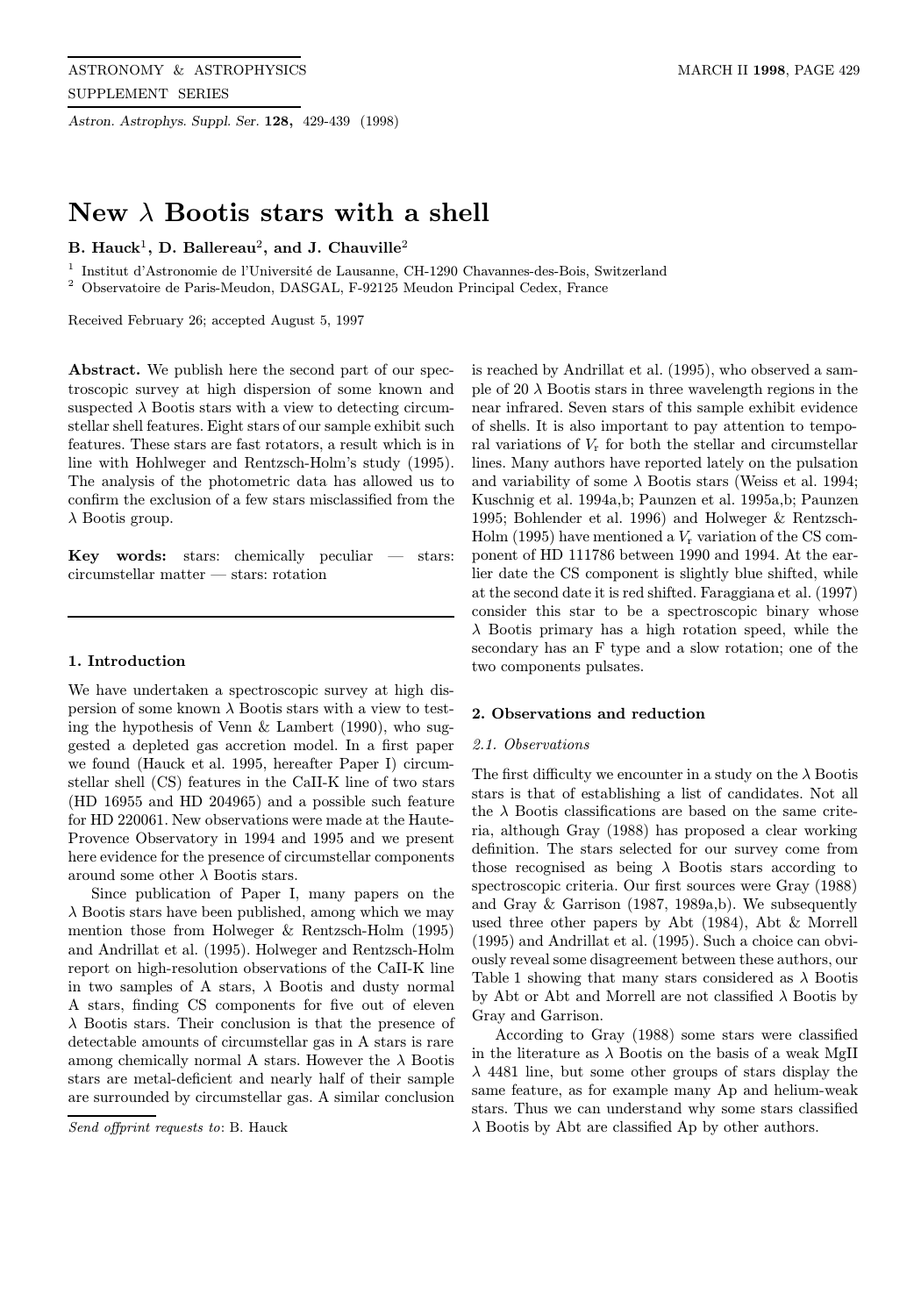The above discussion shows the difficulty in selecting real  $\lambda$  Bootis stars. Some authors (Baschek et al. 1984; Faraggiana et al. 1990) have used UV criteria, but due to the small number of stars in their sample it is not sure if they really are a general property of  $\lambda$  Bootis stars. Faraggiana (1987) well resumed the situation before the work of Gray (1988), while Gerbaldi & Faraggiana (1993) have produced a list of what we could call real  $\lambda$  Bootis stars. However, such a list would now need to be revised by adding new stars.

It may be seen from Table 1 of Gerbaldi & Faraggiana (1993) that among the stars of our Table 1 the following are considered to be real  $\lambda$  Bootis stars: HD 31295, HD 38545, HD 110411, HD 111604, HD 125162 and HD 221756. A survey of the literature allows us to propose some more stars: HD 36496, HD 39283 from Andrillat et al. (1995), while HD 217782 was proposed by Parenago (1958) as a  $\lambda$  Bootis star and this property was confirmed by Andrillat et al.

It will be seen in Sect. 3 that we propose the exclusion of four stars from the  $\lambda$  Bootis group: HD 47152, HD 108283, HD 204965 and HD 225180. HD 159082 and HD 196821 are also classified as HgMn stars and, taking into account the remark of Gray (1988), they may also be excluded. The status of HD 112097 is not very clear. This star is classified as Am by Levato & Abt (1978) and is classified F0Vp  $(\lambda \text{ Bootis, met: A7})$  by Abt & Morrell (1995). Photometric data (see Sect. 3) agree with  $\lambda$  Bootis type, this star being slightly metal-deficient. HD 110377 is found to be a  $\delta$  Sct star by Peniche et al. (1981).

The remaining stars have either an alternate classification or are classified only by Abt (1984) or Abt & Morrell (1995). Gray & Garrison (1987, 1989a,b) have classified the following stars as normal, while Abt or Abt and Morrell classified them as  $\lambda$  Bootis: HD 11503, HD 16811, HD 30739, HD 118623, HD 125489, HD 153808, HD 161868, HD 210418, HD 214454 and HD 220061.

HD 34787 is classified as  $\lambda$  Bootis by Abt & Morrell (1995), while Faraggiana et al. (1990) have excluded it. Finally HD 2904, HD 5789 and HD 109980 are classified as  $\lambda$  Bootis only by Abt and Morrell and HD 141851 by Abt. Such an enumeration of disagreement clearly shows the necessity for a critical survey by a spectroscopic specialist of all  $\lambda$  Bootis stars and  $\lambda$  Bootis candidates. Since the submission of this paper, a consolidated catalogue of  $\lambda$  Bootis stars has been lately published (Paunzen et al. 1997) and surely it could play this role.

Some of these stars are already mentioned in the literature as having circumstellar matter. They are HD 38545 (Stürenburg 1993; Bohlender & Walker 1994, Paper I), HD 39283 (Andrillat et al. 1995), HD 108283 (Jaschek et al. 1991) and HD 217782 (Andrillat et al. 1995). Concerning HD 31295, HD 110411 and HD 221756, Stürenburg (1993) mention the presence of a marginal shell. For some stars of our sample an IR excess is mentioned in the literature. King (1994) has found such an excess for HD 31295, HD 125162 and HD 161868 and a marginal excess for HD 111604. Cheng et al. (1995) find an IR excess for HD 110411.

Our observations were made during four sessions at the Haute-Provence Observatory in November 1994, February 1995, May 1995 and October-November 1995, using the 1.52 m telescope equipped with the AURELIE spectrograph. The detector is a double-element TH7832 with sets of 2048 photodiodes of  $750 \times 13$  mm. Two gratings were used ( $N^{\circ}$  7 with 1800 lines/mm and  $N^{\circ}$  2 with 1200 lines/mm). More details on AURELIE can be found in Gillet et al. 1994).

Table 1 lists the stars observed during the four sessions, together with some of their characteristics. The fourth column, S1, gives the source of  $\lambda$  Bootis classification. Spectral types are from Abt and Morrell (Col. 6) and Gray and Garrison (Col. 7). Radial velocities are from the Bright Star Catalogue (Hoffleit & Jaschek 1982), while  $V \sin i$  is taken from Abt & Morrell (1995) and photometric data, including  $m_v$ , are taken from the Geneva Database. Table 2 gives a record of the new observations, the latter being made in the following spectral regions: Hγ, CaII-K, NaI-D and for a few stars, at Hα and H $β$ .

#### 2.2. Radial velocities of photospheric lines

As in Paper I, we have taken advantage of an excellent signal-to-noise ratio to determine the radial velocity of the main photospheric lines (H $\alpha$ , H $\beta$ , H $\gamma$ , H<sub>8</sub> and CaII-K). It is recalled that two procedures were used to derive the radial velocity. Each line was measured twice: by parabolic fit from the bottom of the profile and by the gravity centre of its lower part, limited by a straight horizontal line. Table 3 gives these two measurements for each observed line. In this table, radial velocities are given to one decimal digit, for the following reason. The wavelength of the line's bottom is defined by the minimum of the parabola fitted on  $N \pm 7$  point in the line core, and its precision is given approximately by the formula:

$$
\Delta X \simeq \frac{2}{\sqrt{N-2}} \frac{\text{sampling step}}{\text{S/N}}
$$
 (1)

obtained by a similar way as the formula given by Gerstenkorn et al.  $(1977)$ . With a 0.1 Å step for grating N°2 and  $S/N \geq 300$ , we therefore obtain  $\Delta X \simeq 3$  $10^{-4}$  Å, which is lower than the error of the Th-Ar dispersion curve, 0.015 Å. For a  $\lambda$  of 4000 Å (Ca II), this represents, in RV of the parabolic fit, a precision of  $\sim$ 1 km s<sup>−</sup><sup>1</sup>, thus justifying the 1-decimal digit of RVs in Table 3.

In general, the radial velocities of the hydrogen lines are in agreement, although they are sometimes different from those of CaII-K. In Paper I, we suggested that these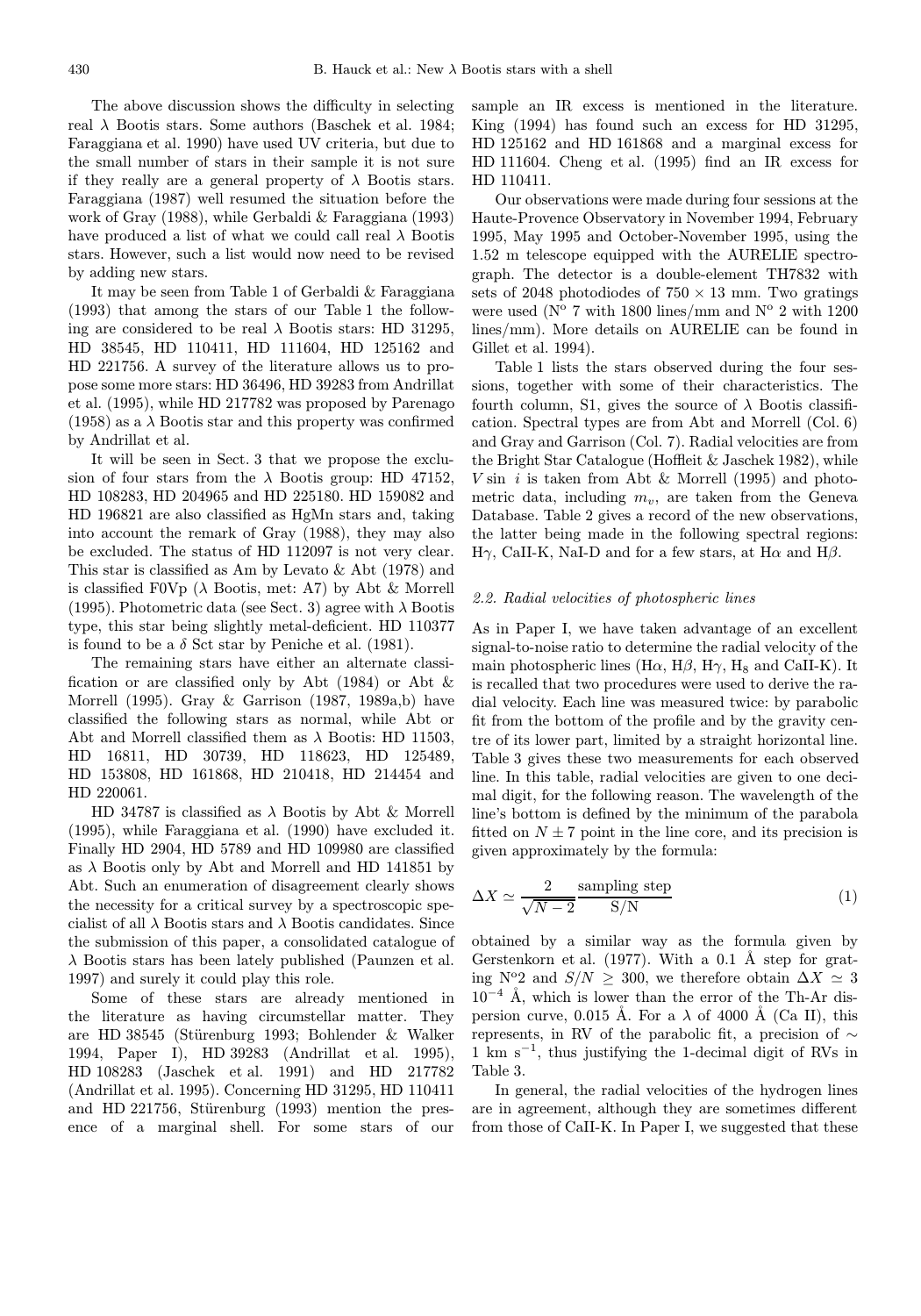differences may be explained either by the different velocities of the hydrogen winds and of ionised calcium (stratification of the elements) or by the presence of a binary system whose spectral components vary in phase opposition, the hottest component showing H-lines and the coolest Ca II-K line. In some cases our mean radial velocities show a marked difference with those given by Hoffleit & Jaschek (1982). We will revert to these points in Sect. 5.

## 2.3. Radial velocities of shell lines

All the line profiles were examined carefully to detect a CS component. In addition to HD 16955 and HD 204965, already discussed in Paper I, we found eight more stars with such a component. Figure 1 shows the profile of the CaII-K line for these stars. It may be noted that no clearly pronounced CS component was found for HD 39283, while Andrillat et al. (1995) consider this star as LB shell. The radial velocity and the equivalent width of the CS component were then determined. Table 4 gives for each star these two quantities.

We obtained a spectrum of the CaII-K line of the  $\lambda$  Bootis prototype star (HD 125162), which deserves special mention. Barring errors on our part, no CaII-K line profiles of HD 125162 have been published up to the present.

Figure 2 shows this line, between  $H_{\epsilon}$  and  $H_8$ , for  $\lambda$  Boo and HD 31295 ( $\pi$ <sup>1</sup> Ori), which has the same spectral type (A0V) and the same projected rotation velocity  $(V \sin i = 105 \text{ km s}^{-1})$ . The equivalent CaII-K widths are respectively:

 $W_{\text{CaII-K}} = 400.8 \text{ mA}$  ( $\lambda$  Boo)

 $W_{\text{CaII-K}} = 637.6 \text{ mA}$  (HD 31295).

Figure 3 shows an enlargement of the  $\lambda$  Boo CaII-K line illustrated in Fig. 2.

Contrary to what one would expect, this star has no circumstellar component in fine absorption, but what would appear to be two slight components in emission. It will be seen that at the bottom of the CaII-K line of  $\lambda$  Boo two weak emissions that are well separated from each other appear above the photospheric profile. They may be compared with what appears on the  $H_{\gamma}$  line of the Be star HD 47054 in Ballereau et al. 1995 (p. 440). However, this emission was only observed on one profile and has to be confirmed by further observations.

# 3. Photometric data

Data for Table 1 are taken from the Geneva Database maintained by G. Burki. B2-V1 is a temperature parameter, d a luminosity parameter,  $\Delta m_2$  a blanketing parameter and  $\Delta$  a parameter sensitive to luminosity and blanketing. Before using B2-V1 to determine  $T_{\text{eff}}$ , we have to consider if the stars are reddened. For this we can first of all use the Strömgren photometry and then the code developed by Künzli et al. (1997). Only HD 225180 was detected as being reddened.

As regards a luminosity effect on B2-V1, Hauck (1985) has shown that as far as classes V to III are concerned the  $T_{\text{eff}}$  vs. B2-V1 relation is not influenced by luminosity effect.  $T_{\text{eff}}$  was derived from a relation between  $T_{\text{eff}}$  and B2-V1 (Hauck 1994). The precision of such a  $T_{\text{eff}}$  is of order of  $\pm 200$  K. Hauck & Künzli (1996) have shown that the  $T_{\text{eff}}$  determined by the relation between  $T_{\text{eff}}$  and B2-V1 have an accurency of the same order as those determined by the code of Künzli et al. (1997), i.e.  $\pm$  200 K. Since many  $\lambda$  Bootis stars have a high V sin i value it should be recalled that B2-V1 is affected by such high values (Hauck & Slettebak 1989). Stars with high  $V \sin i$  values have too red a B2-V1 value. For A1 stars for instance, the mean B2-V1 value for  $V \sin i$  values between 0 and 100 is 0.134 while it is  $-0.100$  for *V* sin *i* values between 200 and 400. Thus for the latter stars the  $T_{\text{eff}}$  value given in Table 1 is only an estimate of the real  $T_{\text{eff}}$ .

Since the  $\lambda$  Bootis stars are metal-deficient, it is interesting to use the properties of the Geneva system to consider whether the stars of our sample meet this assumption.  $\Delta m_2$ , the difference between  $m_2$ (stars) –  $m_2$ (Hyades), is a blanketing parameter, well-correlated to [Fe/H] (Hauck 1978). Stars with a negative  $\Delta m_2$  value have a lower [Fe/H] than the Hyades stars. According to  $\Delta m_2$ , the following stars are metal-deficient: HD 36496, HD 110377, HD 111604, HD 141851, a few others being only slightly metal-deficient  $(-0.028 \leq \Delta m_2 \leq -0.018)$ .

Some other stars possess interesting photometric properties:

HD 108283 has a positive value of  $\Delta m_2$  (of the same order as an Am or Ap star) and we may assume that this star does not belong to the  $\lambda$  Bootis group. It is mentioned as Sr? by Renson (1992), classified as A9 IVnp Sr II by Gray & Garrison (1989) but A9 Vp ( $\lambda$  Boo) by Abt & Morrell (1995). Jaschek et al. (1991) found a moderate shell for this star. We have also found shell components for the same star.

HD 47152 is a well-known Hg star (Osawa 1965) and this is confirmed by its positive value of the  $\Delta (V1 - G)$  parameter.

HD 204965 has high d and  $\Delta$  values and thus in a d vs.  $\Delta$  diagram it is located in the region of luminosity class III stars. Iliev & Barzova (1995) have recently confirmed the assumption that  $\lambda$  Bootis stars are main-sequence stars. So we may wonder if HD 204965 belongs to the  $\lambda$  Bootis group. We can also reach the same conclusion for HD 225180, which is classified by Gray & Garrison (1987) as A1 II-III and this is confirmed by our d and  $\Delta$  parameters. This star is reddened, therefore we cannot derive a  $\Delta m_2$  value.

Thus, on the basis of the photometric data, we can exclude these four stars from the  $\lambda$  Bootis group.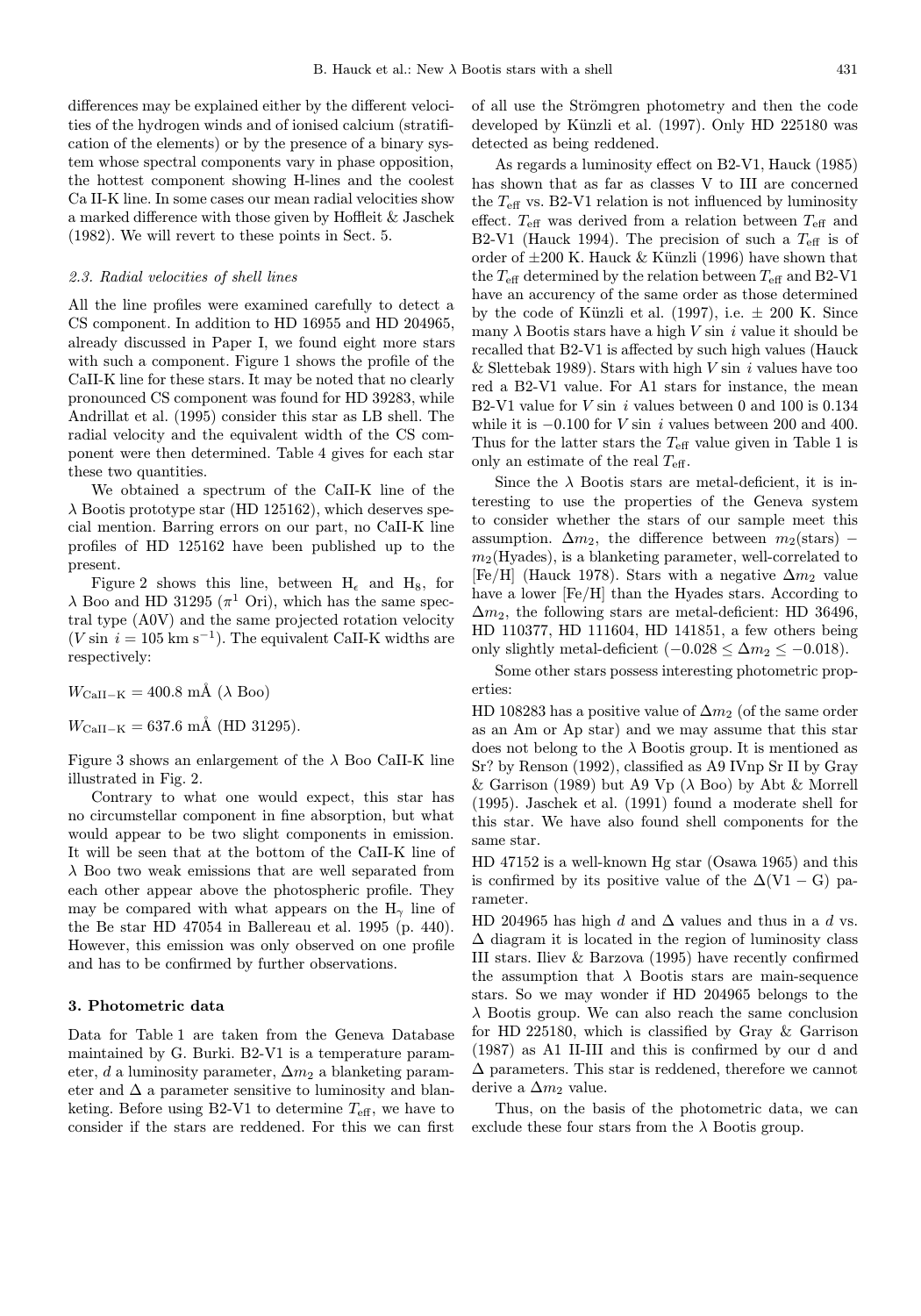Table 1. General data for the observed stars

| name HR            |      | HD S1                      | V      | Sp                                                                                                                       | SpS2                                              |                  |              |      | $RV$ v sin i B2-Vl  | $\boldsymbol{d}$ | $\Delta m_2$                          | Δ     | $T_{\rm eff}$ |
|--------------------|------|----------------------------|--------|--------------------------------------------------------------------------------------------------------------------------|---------------------------------------------------|------------------|--------------|------|---------------------|------------------|---------------------------------------|-------|---------------|
|                    |      |                            |        | Abt & Morrell                                                                                                            |                                                   |                  |              |      |                     |                  |                                       |       |               |
|                    | 129  | 2904                       | 3 6.42 | $A0Vnn(\lambda Boo)$                                                                                                     | $A0Vn$ 2                                          |                  | $-10$        |      | $225: -0.149$ 1.480 |                  |                                       | 0.461 | 9400          |
|                    | 283  | 5789                       |        | 3 6.04 B9.5Vnn( $\lambda$ Boo)                                                                                           | B9.5Vn 2                                          |                  | $+$ lSB      | 230: |                     |                  |                                       |       |               |
| $\gamma^1$ Ari 545 |      | 11503                      | 3 4.83 | $A0Vp(\lambda Boo)n$                                                                                                     | B9.5IVn 1                                         |                  | $+4V$        | 185  |                     |                  |                                       |       |               |
| $\mu$ Ari 793      |      | 16811                      | 2 5.73 | A0Vn                                                                                                                     | $A0IVn$ 1                                         |                  | $-7V$        |      | $160 - 0.161$ 1.446 |                  |                                       | 0.444 | 9500          |
|                    | 1137 | 23258                      | 3 6.10 | $A0Vp(\lambda Boo)$                                                                                                      | A0V                                               | $\overline{2}$   | $+15SB$      |      | $110 - 0.141$ 1.381 |                  |                                       | 0.494 | 9300          |
| $\pi^2$ Ori 1544   |      | 30739                      | 3 4.36 | $A0Vp(\lambda Boo)n$                                                                                                     | $A0.5$ IVn                                        | <sup>1</sup>     | $+24SB$      |      | $195 - 0.136$ 1.542 |                  |                                       | 0.539 | 9200          |
| $\pi^1$ Ori 1570   |      | 31295                      | 1 4.65 | $A0Vp(\lambda Boo)$                                                                                                      | $A0Va\lambda$ Boo                                 | <sup>1</sup>     | $+13V$       |      |                     |                  | $105 - 0.091$ 1.372 $-0.010$ 0.524    |       | 8800          |
| 16 Cam 1751        |      | 34787                      |        | 3 5.23 B9.5Vp $(\lambda$ Boo)n                                                                                           | A0Vn                                              | $\overline{2}$   | $+12SB$      |      | $200: -0.163$ 1.534 |                  |                                       | 0.458 | 9400          |
|                    | 1853 | 36496                      | 4 6.26 | A5Vn                                                                                                                     | A8Vn 2                                            |                  | $-15V?$      | 180  |                     |                  | $0.034$ 1.196 $-0.029$ 0.354          |       | 7700          |
| 131 Tau 1989       |      | 38545                      | 15.72  | $A2IVn+sh$                                                                                                               | $A2Va\lambda$ Boo                                 | <sup>1</sup>     | $+21V$       |      |                     |                  | $175 - 0.087$ 1.526 $-0.015$ 0.588    |       | 8700          |
| $\xi$ Aur 2029     |      | 39283                      | 4 4.99 | A1IVp                                                                                                                    | A1Va                                              | -1               | $-12V$ ?     |      | $55 - 0.115$ 1.492  |                  |                                       | 0.598 | 9000          |
| 53 Aur 2425        |      | 47152                      | 3 5.79 | $A2Vp(\lambda Boo)$                                                                                                      | B9np                                              | $\overline{2}$   | $+18V?$      |      | $25 - 0.161$ 1.368  |                  |                                       | 0.413 | 9500          |
| 14 Com 4733 108283 |      |                            | 3 4.95 | $A9Vp(\lambda Boo)$                                                                                                      | A9IVnpSr 1                                        |                  | $-4SB1$      | 85   | 0.081 1.419         |                  | 0.018 0.539                           |       | 7400          |
| 9 CVn 4811 109980  |      |                            | 3 6.37 | $A6Vp(\lambda\ \text{Boo})$                                                                                              | A7Vn                                              | $\overline{2}$   | $-15$        | 255: |                     |                  | $0.006$ 1.272 $-0.023$ 0.445          |       | 7900          |
|                    |      | 27 Vir 4824 110377         | 3 6.19 | $A6Vp(\lambda\ \text{Boo})$                                                                                              | AYVn 2                                            |                  | $+9SB$       | 160  |                     |                  | $0.010$ 1.266 $-0.038$ 0.401          |       | 7900          |
|                    |      | $\rho$ Vir 4828 110411     | 1 4.88 |                                                                                                                          | A0V <sub>p</sub> A0V <sub>a</sub> $(\lambda$ Boo) | $\mathbf 1$      | $+2SB$       |      |                     |                  | $140 - 0.092$ 1.407 $-0.021$ 0.525    |       | 8800          |
|                    |      | 4875 111604                | 2 5.89 | $A5Vp(\lambda Boo)$                                                                                                      | A3V                                               | $\overline{2}$   | $-14V$       |      |                     |                  | $180 - 0.007$ 1.415 $-0.037$ 0.482    |       | 8000          |
|                    |      | 41 Vir 4900 112097         | 3 6.25 | $F0Vp(\lambda\ \text{Boo})$                                                                                              | B9III                                             | $\overline{2}$   | $-10SB$      | 61   |                     |                  | $0.080$ 1.127 $-0.020$ 0.283          |       | 7400          |
| 25 CVn 5127 118623 |      |                            | 3 4.82 | $F0Vp(\lambda Boo)n$                                                                                                     | A7Vn                                              | <sup>1</sup>     | $-6V1$       | 90   |                     |                  | $0.040$ 1.280 $-0.017$ 0.420          |       | 7600          |
|                    |      | $\lambda$ Boo 5351 125162  | 1 4.18 | $A0Vp(\lambda Boo)$                                                                                                      | $A0Va\lambda$ Boo                                 | $\mathbf{1}$     | $-8$         |      |                     |                  | $110 - 0.081$ 1.400 $-0.013$ 0.546    |       | 8700          |
|                    |      | 5368 125489                | 3 6.19 | $F0Vp(\lambda\ \text{Boo})$                                                                                              | A7V                                               | 1                | $-22V$       | 145  |                     |                  |                                       |       |               |
| 36 Ser 5895 141851 |      |                            | 2 5.11 | $A3Vp(*)n$                                                                                                               | A3Vn                                              | $\boldsymbol{2}$ | $-8V$        |      |                     |                  | $185 - 0.049$ 1.388 $-0.041$ 0.491    |       | 8400          |
|                    |      | $\epsilon$ Her 6324 153808 | 3 3.92 | $A0IVp(\lambda Boo)$                                                                                                     | <b>A0IV</b>                                       |                  | $1 - 25SBO$  |      | $50 - 0.161$ 1.394  |                  |                                       | 0.409 | 9500          |
|                    |      | 6532 159082                | 3 6.42 | $A0IVp(\lambda Boo)$                                                                                                     | <b>B9.5V</b>                                      |                  | $2 - 12$ SBO | 30   |                     |                  |                                       |       |               |
|                    |      | $\gamma$ Oph 6629 161868   | 2 3.75 | $A0Vp(*)n$                                                                                                               | A0Van                                             | $\mathbf{1}$     | $-7SB?$      |      | $185 - 0.124$ 1.459 |                  |                                       | 0.549 | 9000          |
|                    |      | 7903 196821                | 3 6.08 | $A0IIIp(\lambda\ \text{Boo})s$                                                                                           | A0III                                             |                  | $2 -37SB?$   |      | $10 - 0.185$ 1.522  |                  |                                       |       | 0.426 10200   |
|                    |      | 8237 204965                | 2 6.02 | $A2Vp(*)$                                                                                                                | A3V                                               | $\overline{2}$   | $-17SB$      |      | $85 - 0.090$ 1.606  |                  | 0.005 0.672                           |       | 8700          |
|                    |      | $\theta$ Peg 8450 210418   | 2 3.53 | A2V                                                                                                                      | $A2m1IV-V$                                        | $\mathbf{1}$     | $-6SB2$      |      |                     |                  | $130 - 0.086$ 1.461 $-0.013$ 0.564    |       | 8700          |
|                    |      | 9 Lac 8613 214454          | 3 4.63 | $F0Vp(\lambda Boo)$                                                                                                      | A7IV-V                                            | $\mathbf{1}$     | $+12SB$      | 93   |                     |                  | $0.050$ 1.298 $-0.003$ 0.453          |       | 7600          |
|                    |      | 2 And 8766 217782          | 4 5.10 | A1V                                                                                                                      | A3Vn                                              | $\overline{2}$   | $+2SB$       |      |                     |                  | $195 - 0.075$ 1.567 $-0.023$ 0.605    |       | 8600          |
|                    |      | $\tau$ Peg 8880 220061     | 2 4.60 | $A5Vp(\lambda\ \text{Boo})$                                                                                              | A5V                                               | $\overline{1}$   | $+16V$       |      |                     |                  | $135 - 0.005$ $1.382 - 0.019$ $0.507$ |       | 8000          |
| 15 And 8947 221756 |      |                            | 1 5.59 |                                                                                                                          | A1Vp(*) A1Va( $\lambda$ Boo)                      | 1                | $+13V$       |      |                     |                  | $75 - 0.089$ 1.459 $-0.002$ 0.595     |       | 8700          |
|                    |      | 9 Cas 9100 225180          | 3 5.88 | $\mathrm{A1Vp}(\lambda \text{ } \mathrm{Boo})$                                                                           | A1II-III                                          | <sup>1</sup>     | $-18V$       | 25   | 0.259 1.805         |                  |                                       | 0.798 |               |
| Notes to table     |      |                            |        |                                                                                                                          |                                                   |                  |              |      |                     |                  |                                       |       |               |
|                    |      |                            |        | Sources of $\lambda$ Boo type, column 4: 1. Gray (1988) 2. Abt (1984) 3. Abt & Morrell (1995) 4. Andrillat et al. (1995) |                                                   |                  |              |      |                     |                  |                                       |       |               |

Sources of spectral types, column 8: 1. Gray & Garrison (1987, 1989a,b) 2. Cowley et al. (1969) in column 6 is for  $4481$  wk.

## 4. Stars with circumstellar component

As mentioned in Sect. 2.3, we have found eight stars, in addition to HD 16955 and HD 204965 already discussed in Paper I, presenting a CS component and we have used a relation proposed by Higurashi & Hirata (1978) to derive the extension of the shell. This relation is:

$$
r/r^* = (\Delta V_{1/2}/V \sin i)^{1/(1+j)} \tag{2}
$$

where  $r/r*$  is the extension of the shell in stellar radius,  $\Delta V_{1/2}$  the half-width at half-depth and j a parameter depending from the rotation law of the shell gas. In our case, keplerian rotation,  $j = 1/2$ .

We have applied it to the stars of our sample with a CS component, Table 4 showing the results of our calculations.

In addition to the stars of Table 4, we have found two stars for which the presence of a CS component is less marked: HD 39283 and HD 108283. On the basis of its photometric data HD 108283 is not a  $\lambda$  Bootis star but an Am or Ap star. No evidence has been found for a CS component in the case of HD 31295 and HD 110411, whereas Sturenburg (1993) finds a marginal CS component for both of these stars. For HD 110411, Holweger & Rentzsch-Holm (1995) find a very weak CS component.

The presence of a CS component in the stars of Table 4 is confirmed by some other studies. Andrillat et al. (1995) also find a CS component for HD 38545 and HD 217782. Furthermore, Sturenburg (1993) and Bohlender & Walker (1994) indicate the presence of a CS component for HD 38545. The fact that some authors find a CS component and others do not is perhaps due to a temporal variation of this CS component. In September 1993, we noticed such a CS component in the spectrum of HD 204965 and in October 1995 this component had disappeared.

Several of our programme stars display the sodium doublet. These stars are listed in Table 5, which includes some of their spectroscopic characteristics and the extension of the circumstellar shell, for which the relation of Higurashi & Hirata (1978) was used, as in the case of CaII-K. Five of the stars in Table 5 possess a CS component on the CaII-K line.

The 14 other stars observed in the NaID region do not display the NaID doublet, either because it is too weak or because it is completely masked by the telluric lines which overcrowd this spectral domain.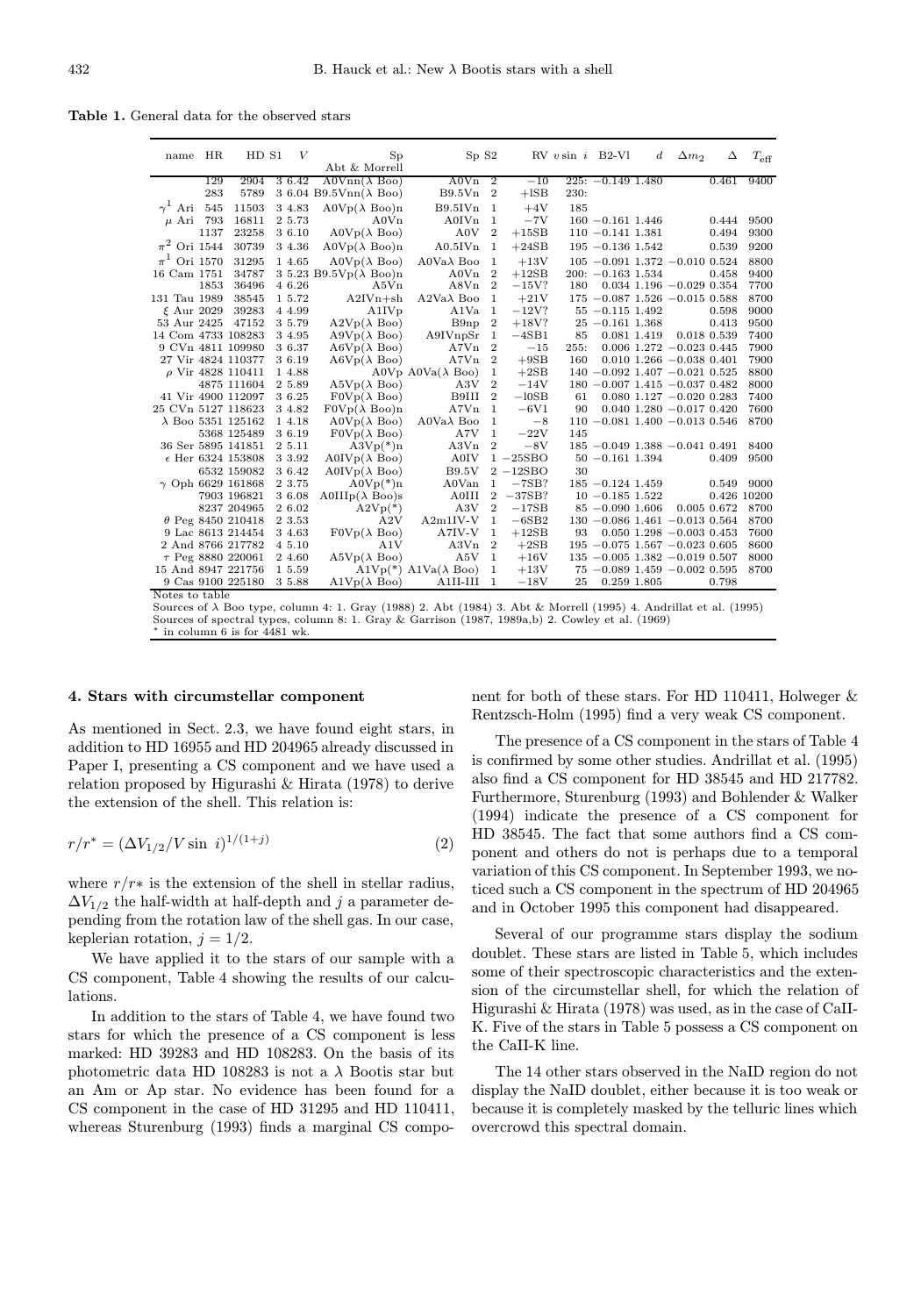Table 2. Log of observations (1994-1995)

| $_{\rm star}$ | line(s)                         | date                 | HJD-2400000            | exposure          | resolution     | S/N        |
|---------------|---------------------------------|----------------------|------------------------|-------------------|----------------|------------|
| HD            |                                 | d/m/y                |                        | time $(min.)$     |                |            |
| 2904          | $H_8$ -CaIIK                    | 01/11/95             | 50023.480              | 158               | 14000          | 180        |
| 5789          | $H_8$ -CaIIK                    | 31/10/95             | 50022.417              | 105               | 14000          | 450        |
|               | NaID                            | 02/11/95             | 50024.469              | 120               | 21000          | 320        |
| 11503         | $H_8$ -CaII $K$                 | 10/11/94             | 49667.420              | 43                | 23000          | 380        |
|               | $H_{\gamma}$                    | 11/11/94             | 49668.389              | 47                | 25000          | 470        |
| 16811         | $H_8$ -CaIIK                    | 30/10/95             | 50021.474              | 76                | 14000          | 390        |
|               | NaID                            | 03/11/95             | 50025.419              | 132               | 21000          | 420        |
| 23258         | $H_8$ -CaII $K$                 | 01/11/95             | 50022.585              | 98                | 14000          | 300        |
|               | NaID                            | 03/11/95             | 50025.551              | 164               | 21000          | 300        |
| 30739         | $H_{\gamma}$                    | 11/11/94             | 49668.436              | 66                | 25000          | 430        |
| 31295         | $H_{\gamma}$                    | 11/11/94             | 49668.510              | 66                | 25000          | 450        |
| 34787         | $H_8$ -CaII $K$                 | 01/11/94             | 49667.563              | 62                | 23000          | 350        |
|               | $H_8$ -CaIIK                    | 02/11/95             | 50023.675              | 108               | 14000          | 280        |
|               | $H_{\gamma}$                    | 12/11/94             | 49668.556              | 62                | 25000          | 420        |
|               | NaID                            | 03/11/95             | 50024.559              | 65                | 21000          | 460        |
| 36496         | $H_8$ -CaII $K$                 | 31/10/95             | 50021.632              | 120               | 14000          | 270        |
| 38545         | $H_8$ -CaII $K$                 | 11/11/94             | 49667.630              | 113               | 23000          | 350        |
|               | $H_{\gamma}$                    | 12/11/94             | 49668.653              | 102               | 25000          | 430        |
|               | NaID                            | 04/11/95             | 50025.662              | 150               | 21000          | 300        |
| 39283         | $H_8$ -CaII $K$                 | 31/10/95             | 50021.694              | 43                | 14000          | 210        |
|               | $H_\beta$ *                     | 05/11/95             | 50026.677              | 101               | 17000          | 600        |
|               | NaID                            | 03/11/95             | 50024.606              | 64                | 21000          | 480        |
| 47152         | $H_8$ -CaII $K$                 | 01/11/95             | 50022.656              | 89                | 14000          | 160        |
|               | NaID                            | 03/11/95             | 50024.673              | 120               | 21000          | 150        |
| 108283        | $H_8$ -CaII $K$                 | 05/05/95             | 49843.363              | 96                | 23000          | 350        |
|               | $NaID*$                         | 08/05/95             | 49846.356              | 60                | 34000          | 400        |
| 109980        | NaID                            | 10/05/95             | 49848.389              | 167               | 34000          | 420        |
| 110377        | NaID                            | 09/05/95             | 49847.383              | 167               | 34000          | 470        |
| 110411        | $H_8$ -CaII $K$                 | 06/05/95             | 49844.382              | 111               | 23000          | 450        |
|               | $H_{\gamma}$                    | 07/02/95             | 49755.582              | 19                | 15000          | 430        |
|               | $H_{\beta}$                     | 10/02/95             | 49758.608              | 38                | 17000          | 500        |
|               | NaID                            | 08/05/95             | 49846.404              | 59                | 34000          | 520        |
|               | $H_{\alpha}$                    | 10/02/95             | 49758.671              | 23                | 23000          | 380        |
| 111604        | $H_8$ -CaII $K$                 | 07/05/95             | 49845.395              | 161               | 23000          | 380        |
|               | $H_{\gamma}$                    | 07/02/95             | 49755.614              | 46                | 15000          | 420        |
| 112097        | $H_{\gamma}$                    | 07/02/95             | 49755.658              | 66                | 15000          | 260        |
| 118623        | $H_8$ -CaIIK                    | 05/05/95             | 49843.438              | 77                | 23000          | 400        |
|               | $H_{\gamma}$                    | 07/02/95             | 49755.688              | 16                | 15000          | 470        |
|               | NaID                            | 08/05/95             | 49846.448              | 58                | 34000          | 450        |
|               | $H_{\alpha}$                    | 10/02/95             | 49758.690              | 27                | 23000          | 420        |
| 125162        | $H_8$ -CaIIK                    | 05/05/95             | 49843.490              | 40                | 23000          | 450        |
|               | NaID                            | 08/05/95             | 49846.484              | 23                | 34000          | 480        |
| 125489        | $H_8$ -CaII $K^*$               | 06/05/95             | 49844.995              | 300               | 23000          | 370        |
|               | $NaID*$                         | 09/05/95             | 49847.983              | 187               | 34000          | 360        |
| 141851        | $H_8$ -CaII $K$                 | 06/05/95             | 49843.547              | 77                | 23000          | $260\,$    |
|               | NaID                            | 08/05/95             | 49846.530              | 91                | 34000          | 480        |
| 153808        | $H_8$ -CaII $K$<br>NaID         | 06/05/95             | 49843.584              | 22                | 23000          | 380        |
|               |                                 | 09/05/95<br>07/05/95 | 49846.568              | 15                | 34000          | 450        |
| 159082        | $H_8$ -CaII $K^*$               |                      | 49845.089              | 225               | 23000          | 300        |
|               | NaID                            | 11/05/95             | 49848.564              | 103               | 34000          | 901        |
| 161868        | $H_8$ -CaII $K$                 | 06/05/95             | 49843.607              | $\sqrt{24}$       | 23000          | 310        |
| 196821        | NaID                            | 09/05/95<br>31/10/95 | 49846.587<br>50022.297 | 22<br>111         | 34000<br>14000 | 530        |
|               | $H_8$ -CaIIK<br>NaID            | 02/11/95             |                        | 120               |                | <b>200</b> |
|               | $H_8$ -CaIIK                    |                      | 50024.305              | 114               | 21000          | 220        |
| 204965        |                                 | 30/10/95             | 50021.328              |                   | 14000          | 300        |
| 210418        | $H_8$ -CaII $K$<br>$H_8$ -CaIIK | 10/11/94             | 49667.253              | $\sqrt{24}$<br>26 | 23000<br>14000 | 300        |
|               |                                 | 01/11/95<br>11/11/94 | 50023.277<br>49668.266 | 51                |                | 400<br>360 |
|               | $H_{\gamma}$                    |                      |                        |                   | 25000          |            |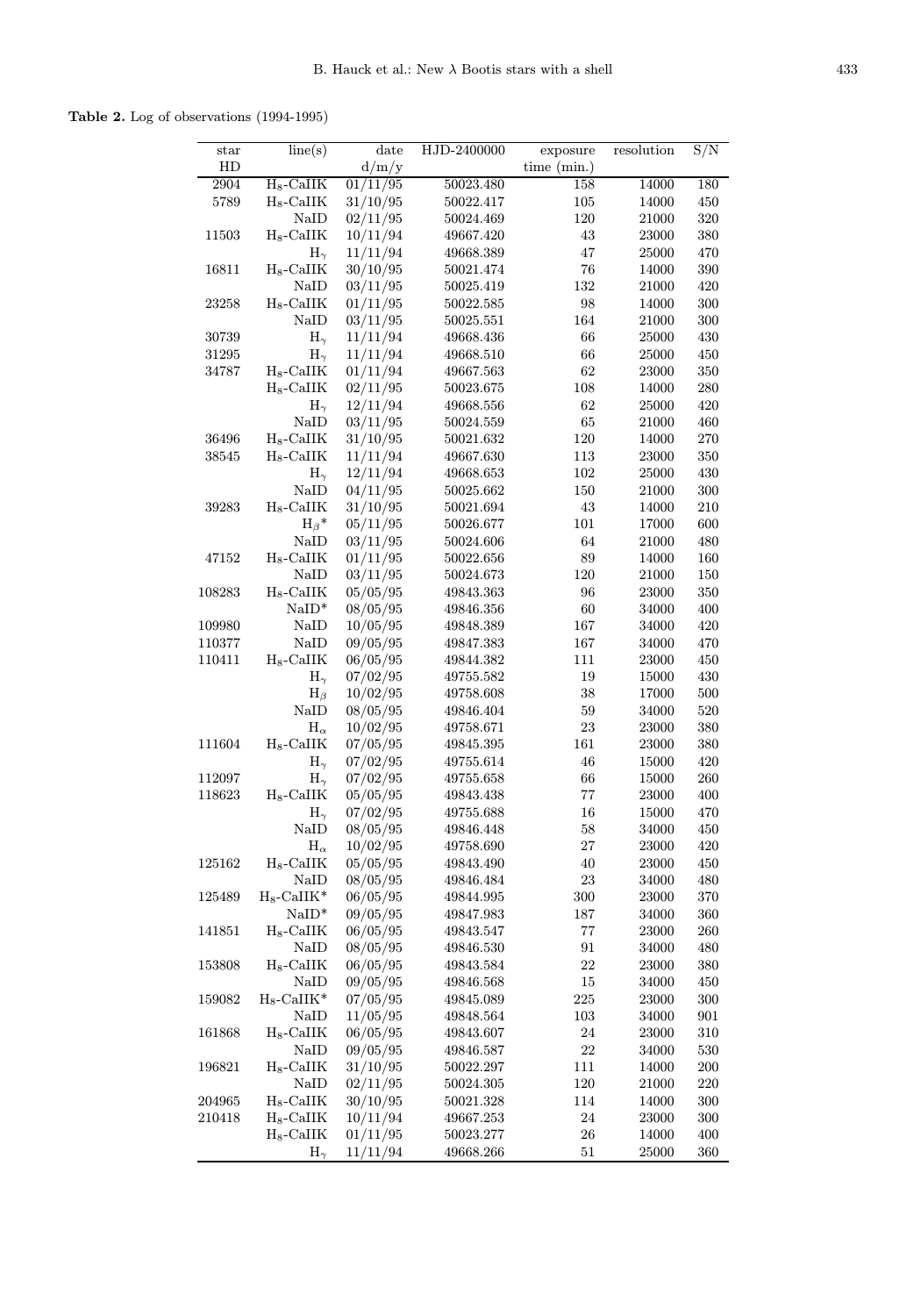Table 2. continued

| star   | line(s)                   | date                 | HJD-2400000                                    | exposure    | resolution | S/N |
|--------|---------------------------|----------------------|------------------------------------------------|-------------|------------|-----|
| HD     |                           | d/m/y                |                                                | time (min.) |            |     |
| 214454 | $_{\rm H_8\text{-}CaIIK}$ | 10/11/94             | 49667.290                                      | 64          | 23000      | 300 |
|        | $\rm H_{\sim}$            | 11/11/94             | 49668.307                                      | 54          | 25000      | 300 |
| 217782 | $H_8$ -CaIIK              | 31/10/95             | 50022.359                                      | 48          | 14000      | 380 |
|        | $\rm NaID$                | 03/11/95             | 50025.341                                      | 82          | 21000      | 450 |
| 220061 | $H_8$ -CaIIK              | 10/11/94             | 49667.357                                      | 102         | 23000      | 250 |
|        | $H_8$ -CaIIK              | 01/11/95             | 50023.310                                      | 55          | 14000      | 380 |
|        | $H_{\sim}$                | 11/11/94             | 49668.349                                      | 51          | 25000      | 300 |
| 221756 | $_{\rm H_8\text{-}CaIIK}$ | 01/11/95             | 50023.373                                      | 120         | 14000      | 400 |
|        | NaID                      | 02/11/95             | 50024.388                                      | 100         | 21000      | 520 |
| 225180 | $_{\rm H_8\text{-}CaIIK}$ | 30/10/95             | 50021.407                                      | 98          | 14000      | 300 |
|        | NaID                      | 04/11/95             | 50026.354                                      | 300         | 21000      | 400 |
|        |                           | *mean of two spectra | (HJDs are averaged, and exposure times added). |             |            |     |

A comparison of the RVs of the CaII-K CS component (Table 4) with the NaI doublet (Table 5) reveals that they are always similar to each other. It may be assumed that these ions are associated in the expansion/contraction movement of the circumstellar shell. It is also noted that the absorption shell of NaI is inside that of CaII. Special mention is made of the sodium doublet of HD 225180, shown in Fig. 4. These lines are strong and all the lines of the optical spectrum possess a shell component. The NaI doublet presents a double structure in which a photospheric and a red-shift shell component may be identified. The shell component has an asymmetric background.

The RVs of the points of inflexion on each blue edge are  $-39.5$  km s<sup>-1</sup> 1 (5890 Å) and  $-36.0$  km s<sup>-1</sup> (5896 Å) respectively. Close to the stellar continuum, at  $I = 0.96$ , the total width of each line is  $83.2 \text{ km s}^{-1}$  and  $77.7 \text{ km s}^{-1}$ and the RV line at this level is  $-21.0$  and  $-20.7$  km s<sup>-1</sup>.

Finally, the velocity gradient along each line is +12.6 km s<sup>-1</sup> and +12.1 km s<sup>-1</sup> respectively, indicating a circumstellar movement towards the star (onfall).

# 5. Discussion

# 5.1. Difference of  $V_r$  between  $H_8$  and CaII-K lines

As noticed in Paper I, we may remark in some cases a difference between the radial velocity deduced from  $H_8$  and that from CaII-K. Our sample is now sufficiently large to see clearly from the data of Table 3 that this is not a general property since nearly half of the sample does not exhibit such a gradient, including  $\lambda$  Boo itself. Moreover, no correlation has been found between the presence or absence of this gradient and one of the criteria, or suspected criteria, such as the IR excess or UV depression. However, as can be seen from Table 1, nearly all the stars studied are spectroscopic binaries or have a variable radial velocity. Thus we can assume that this difference is due to the binarity of these stars.

## 5.2. Variation of V<sup>r</sup> between two periods of observations

A variation of  $V_r$  between two or more periods of observations could be an indication of binarity or of pulsation. There are too few measurements for a clear conclusion to be reached from our observations. We can only remark that of the six stars for which we have data in the same spectral regions at two or three epochs only one (HD 204965) exhibits a severe change of radial velocity in one year and one (HD 38545) a moderate change, while the other four (HD 31295, HD 34787, HD 210418 and HD 220061) are seen to undergo no, or only a small, change.

# 5.3. Difference of  $V_r$  between the photospheric lines and the circumstellar lines

We can consider the difference of  $V_r$  between the photospheric line and the circumstellar line for stars for which a circumstellar component has been detected on the CaII-K line. This difference may be interpreted as being the radial component of the circumstellar gas movement. This gradient is positive for the following stars, indicating a fall of the gas on the star: HD 2904, HD 16811. For the following stars the gradient is negative, indicating an expansion of the gas: HD 5789, HD 34787 (in 1994 and 1995), HD 141851, HD 161868, HD 217782. The gradient is slightly negative for HD 38545. Two stars of the 1993 mission that also show an onfall, HD 16955 and HD 204965, can be added to the first of the above-mentioned group.

# 5.4. Rotation velocities of  $\lambda$  Bootis stars with a CS component

Holweger & Rentzsch-Holm (1995) have shown that the  $\lambda$  Bootis stars with detectable CS gas are to be found preferably among rapid rotators. This is still true if we consider our results. With the exception of HD 204965 and HD 221756, all the stars of Table 4 possess  $V \sin i$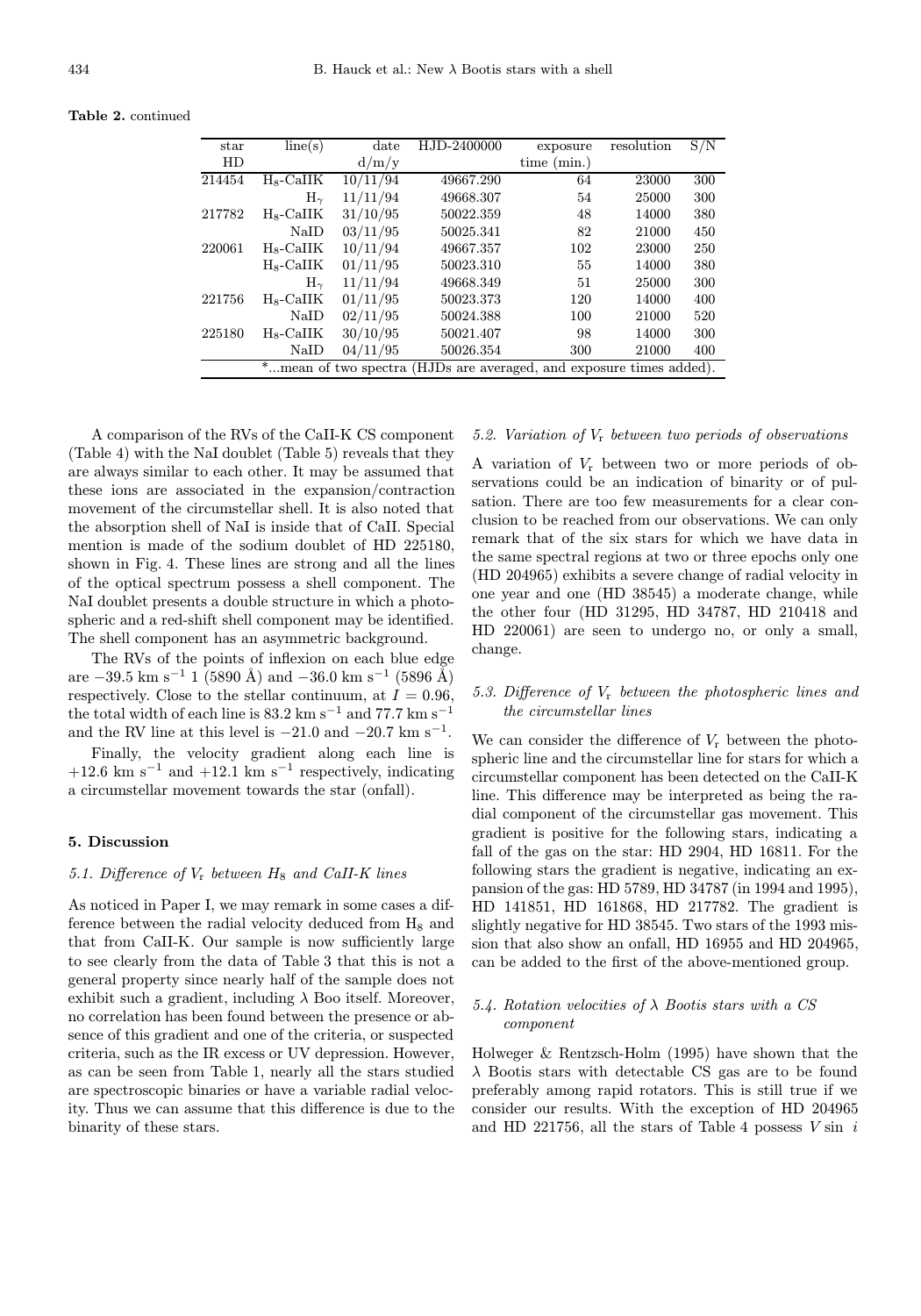Table 3. Radial velocities ( $\text{km s}^{-1}$ ) of photospheric lines (The RV value is taken from the BS Catalogue)

# Table 3. continued

|                           |                                              |                  |                  |                    | HD 111604                | parabolic fit                                        | $-22.1$            | $-10.2$            |             |
|---------------------------|----------------------------------------------|------------------|------------------|--------------------|--------------------------|------------------------------------------------------|--------------------|--------------------|-------------|
| 1) NOVEMBER 1994          |                                              |                  |                  |                    | $RV = -14 V$             | gravity centre                                       | $-22.4$            | $-9.7$             |             |
|                           |                                              | $_{\rm H_8}$     | CaIIK            | $H_{\gamma}$       |                          | mean                                                 | $-22.3$            | $-10.0$            |             |
| HD 11503                  | parabolic fit                                | $+8.4$           | $+17.3$          | $+12.0$            |                          | mean of the 4 measurements $= -16.1 \pm 6.2$         |                    |                    |             |
| $RV = +4 V$               | gravity centre                               | $+8.7$           | $+16.8$          | $+12.0$            | HD 118623                | parabolic fit                                        | $-16.5$            | $-8.9$             |             |
|                           | mean                                         | $+8.6$           | $+17.1$          | $+12.0$            | $RV = -6 V$              | gravity centre                                       | $-16.7$            | $-9.0$             |             |
|                           | mean of the 6 measurements $=+12.5 \pm 3.5$  |                  |                  |                    |                          | mean                                                 | $-16.6$            | $-9.0$             |             |
| HD 30739<br>$RV = +24 SB$ | parabolic fit                                |                  |                  | $+28.7$            |                          | mean of the 4 measurements $=-12.8 \pm 3.8$          |                    |                    |             |
|                           | gravity centre<br>mean                       |                  |                  | $+28.7$<br>$+28.7$ | HD 125162                | parabolic fit                                        | $-9.1$             | $-8.9$             |             |
|                           | mean of the 2 measurements $= +28.7$         |                  |                  |                    | $RV = -8$                | gravity centre                                       | $-9.5$             | $-8.2$             |             |
| HD 31295                  | parabolic fit                                |                  |                  | $+13.7$            |                          | mean                                                 | $-9.3$             | $-8.6$             |             |
| $RV = +13 V$              | gravity centre                               |                  |                  | $+13.5$            |                          | mean of the 4 measurements $= -8.9 \pm 0.4$          |                    |                    |             |
|                           | mean                                         |                  |                  | $+13.6$            | HD 125489                | parabolic fit                                        | $-30.1$            | $-21.9$            |             |
|                           | mean of the 2 measurements $= +13.6$         |                  |                  |                    | $RV = -22 V$             | gravity centre                                       | $-30.7$            | $-22.3$            |             |
| HD 34787                  | parabolic fit                                | $+8.3$           | $+10.1$          | $+8.7$             |                          | mean                                                 | $-30.4$            | $-22.1$            |             |
| $RV = +12 SB$             | gravity centre                               | $+8.1$           | $+14.5$          | $+9.0$             |                          | mean of the 4 measurements $= -26.2 \pm 4.2$         |                    |                    |             |
|                           | mean                                         | $+8.2$           | $+12.3$          | $+8.9$             | HD 141851<br>$RV = -8 V$ | parabolic fit                                        | $-18.7$            | $-13.3$            |             |
|                           | mean of the 6 measurements = $+9.8 \pm 2.2$  |                  |                  |                    |                          | gravity centre                                       | $-18.2$<br>$-18.5$ | $-10.2$<br>$-11.8$ |             |
| HD 38545                  | parabolic fit                                | $+11.5$          | $+11.0$          | $+12.1$            |                          | mean<br>mean of the 4 measurements $=-15.1 \pm 3.5$  |                    |                    |             |
| $RV = +21 V$              | gravity centre                               | $+11.4$          | $+12.6$          | $+12.9$            | HD153808                 | parabolic fit                                        | $-27.1$            | $-29.3$            |             |
|                           | mean                                         | $+11.5$          | $+11.8$          | $+12.5$            | $RV = -25SBO$            | gravity centre                                       | $-27.4$            | $-29.1$            |             |
|                           | mean of the 6 measurements $= +11.9 \pm 0.7$ |                  |                  |                    |                          | mean                                                 | $-27.2$            | $-29.2$            |             |
| HD 210418                 | parabolic fit                                | $-8.9$           | $-6.7$           | $-9.7$             |                          | mean of the 4 measurements $=-28.2 \pm 1.0$          |                    |                    |             |
| $RV = -6$ SB2             | gravity centre                               | $-8.4$           | $-10.1$          | $-10.1$            | HD 159082                | parabolic fit                                        | $-59.8$            | $-57.7$            |             |
|                           | mean                                         | $-8.7$           | $-8.4$           | $-9.9$             | $RV = -12$ SBO           | gravity centre                                       | $-58.7$            | $-58.5$            |             |
|                           | mean of the 6 measurements $= -9.0 \pm 1.2$  |                  |                  |                    |                          | mean                                                 | $-59.2$            | $-58.1$            |             |
| HD 214454                 | parabolic fit                                | $+11.2$          | $+9.2$           | $+10.5$            |                          | mean of the 4 measurements $= -58.7 \pm 0.72$        |                    |                    |             |
| $RV = +12$ SB             | gravity centre                               | $+11.3$          | $+9.1$           | $+11.2$            | HD 161868                | parabolic fit                                        | $-20.5$            | $-20.2$            |             |
|                           | mean                                         | $+11.2$          | $+9.1$           | $+10.8$            | $RV = -7SB$              | gravity centre                                       | $-20.4$            | $-19.9$            |             |
|                           | mean of the 6 measurements $= +10.4 \pm 0.9$ |                  |                  |                    |                          | mean                                                 | $-20.5$            | $-20.0$            |             |
|                           |                                              |                  |                  |                    |                          |                                                      |                    |                    |             |
| HD 220061                 | parabolic fit                                | $+0.8$           | $+9.2$           | $+3.9$             |                          |                                                      |                    |                    |             |
| $RV = +16 V$              | gravity centre                               | $+2.1$           | $+8.6$           | $+3.4$             | 4) OCTOBER-NOVEMBER 1995 | mean of the 4 measurements $= -20.3 \pm 0.2$         |                    |                    |             |
|                           | mean                                         | $+1.5$           | $+8.9$           | $+3.7$             |                          |                                                      | $H_8$              | CaIIK              |             |
|                           | mean of the 6 measurements $= +4.5 \pm 3.1$  |                  |                  |                    | HD 2904                  | parabolic fit                                        | $-23.2$            | $-3.9$             | $H_{\beta}$ |
| 2) FEBRUARY 1995          |                                              |                  |                  |                    | $RV = -10$               | gravity centre                                       | $-25.6$            | $-4.3$             |             |
|                           |                                              | $H_{\gamma}$     | $H_{\beta}$      | $\rm H_\alpha$     |                          | mean                                                 | $-24.4$            | $-4.1$             |             |
| HD 10411                  | parabolic fit                                | $-9.2$           | $-7.7$           | $-8.2$             |                          | mean of the 4 measurements $=-14.2 \pm 10.2$         |                    |                    |             |
| $RV = +2 SB$              | gravity centre                               | $-9.2$           | $-8.4$           | $-8.8$             | HD 5789                  | parabolic fit                                        | 1.1                | 16.8               |             |
|                           | mean                                         | $-9.2$           | $-8.1$           | $-8.5$             | $RV = +1SB$              | gravity centre                                       | 0.8                | 17.2               |             |
|                           | mean of the 6 measurements $= -8.6 \pm 0.5$  |                  |                  |                    |                          | mean                                                 | 0.9                | 17.0               |             |
| HD 111604                 | parabolic fit                                | $-12.2$          |                  |                    |                          | mean of the 4 measurements = $9.00 \pm 8.1$          |                    |                    |             |
| $RV = -14 V$              | gravity centre                               | $-17.6$          |                  |                    | HD 16811                 | parabolic fit                                        | $-1.3$             | 5.3                |             |
|                           | mean                                         | $-14.9$          |                  |                    | $RV = -7 V$              | gravity centre                                       | $-1.1$             | 6.1                |             |
|                           | mean of the 2 measurements $=-14.9$          |                  |                  |                    |                          | mean                                                 | $-1.2$             | 5.7                |             |
| HD 112097                 | parabolic fit                                | $-7.5$           |                  |                    |                          | mean of the 4 measurements $= 2.2 \pm 3.5$           |                    |                    |             |
| $RV = -10$ SB             | gravity centre                               | $-7.9$           |                  |                    | HD 23258                 | parabolic fit                                        | 14.5               | 16.4               |             |
|                           | mean                                         | $-7.7$           |                  |                    | $RV = +15 SB$            | gravity centre                                       | 14.6               | 16.4               |             |
|                           | mean of the 2 measurements $= -7.7$          |                  |                  |                    |                          | mean                                                 | 14.6               | 16.4               |             |
| HD 118623                 | parabolic fit                                | $-7.1$           |                  | $-4.3$             |                          | mean of the 4 measurements = $15.5 \pm 0.9$          |                    |                    |             |
| $RV = -6 V$               | gravity centre                               | $-7.2$           |                  | $-5.3$             | HD 34787                 | parabolic fit                                        | $9.2\,$            | 10.2               |             |
|                           | mean                                         | $-7.2$           |                  | $-4.8$             | $RV = +12$ SB            | gravity centre                                       | 8.7                | 13.3               |             |
|                           | mean of the 4 measurements $= -6.0 \pm 1.2$  |                  |                  |                    |                          | mean                                                 | 9.0                | 11.8               |             |
| 3) MAY 1995               |                                              |                  |                  |                    |                          | mean of the 4 measurements = $10.4 \pm 1.8$          |                    |                    |             |
|                           |                                              | $H_8$            | CaIIK            |                    | HD 36496                 | parabolic fit                                        | $-24.8$            | $^{-13.2}$         |             |
| HD 108283                 | parabolic fit                                | $^{-21.5}$       | $2.3\,$          |                    | $RV = -15 V?$            | gravity centre                                       | $-25.1$            | $-13.3$            |             |
| $RV = -4$ SB              | gravity centre                               | $-22.3$          | $2.7\,$          |                    |                          | mean                                                 | $-25.0$            | $-13.2$            |             |
|                           | mean                                         | $-21.9$          | 2.5              |                    |                          | mean of the 4 measurements $= -19.1 \pm 5.9$         |                    |                    |             |
|                           | mean of the 4 measurements $= -9.7 \pm 12.2$ |                  |                  |                    | HD 39283                 | parabolic fit                                        | $^{-19.1}$         | $-17.1$            | $-17.4$     |
| HD 110411                 | parabolic fit                                | $-9.4$<br>$-9.8$ | $-6.8$<br>$-6.9$ |                    | $RV = -12 V?$            | gravity centre                                       | $-18.9$            | $-17.2$            | $-17.4$     |
| $RV = +2 SB$              | gravity centre<br>mean                       | $-9.6$           | $-6.8$           |                    |                          | mean<br>mean of the 6 measurements $= -17.9 \pm 0.8$ | $-19.0$            | $-17.2$            | $-17.4$     |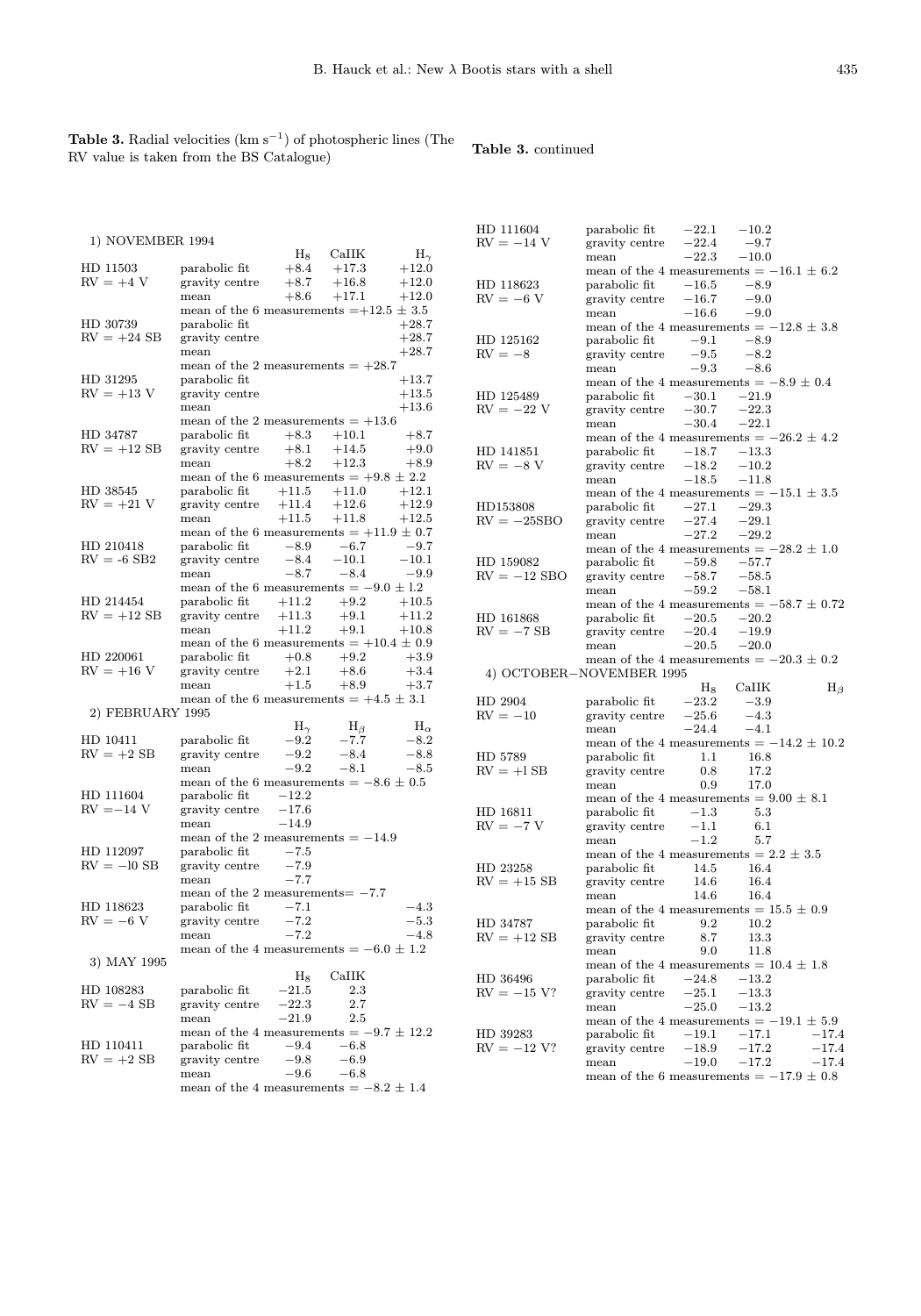#### Table 3. continued

| HD 47152       | parabolic fit                                | 14.5            | 11.7          |  |
|----------------|----------------------------------------------|-----------------|---------------|--|
| $RV = +18 V?$  | gravity centre                               |                 | 14.6 11.8     |  |
|                | mean                                         |                 | 14.5 11.8     |  |
|                | mean of the 4 measurements $= 13.1 \pm 1.4$  |                 |               |  |
| HD 196821      | parabolic fit $-31.8$ $-24.5$                |                 |               |  |
| $RV = -37$ SB? | gravity centre $-31.8$ $-24.2$               |                 |               |  |
|                | mean                                         |                 | $-31.8 -24.4$ |  |
|                | mean of the 4 measurements $=-28.1 \pm 3.73$ |                 |               |  |
| HD 204965      | parabolic fit $-16.1$ $-14.4$                |                 |               |  |
| $RV = -17$ SB  | gravity centre $-16.7$ -14.8                 |                 |               |  |
|                | mean                                         | $-16.4$ $-14.6$ |               |  |
|                | mean of the 4 measurements $= -15.5 \pm 0.9$ |                 |               |  |
| HD 210418      | parabolic fit $-9.1 -5.4$                    |                 |               |  |
| $RV = -6$ SB2  | gravity centre $-8.9$ $-4.8$                 |                 |               |  |
|                | mean                                         |                 | $-9.0 -5.1$   |  |
|                | mean of the 4 measurements $= -7.1 \pm 1.9$  |                 |               |  |
| HD 217782      | $\alpha$ parabolic fit $-3.4$                |                 | 3.2           |  |
| $RV = +2 SB$   | gravity centre $-4.2$                        |                 | 2.6           |  |
|                | mean                                         | $-3.8$          | 2.9           |  |
|                | mean of the 4 measurements $= -0.5 \pm 3.36$ |                 |               |  |
| HD 220061      | parabolic fit                                |                 | 2.7 9.5       |  |
| $RV = +16 V$   | gravity centre 3.4 9.3                       |                 |               |  |
|                | mean                                         | 3.1             | 9.4           |  |
|                | mean of the 4 measurements = $6.2 \pm 3.2$   |                 |               |  |
| HD 221756      | parabolic fit                                | 12.9            | 14.2          |  |
| $RV = +13 V$   | gravity centre                               |                 | 13.2 14.5     |  |
|                | mean                                         | 13.0            | -- 14.3       |  |
|                | mean of the 4 measurements = $13.7 \pm 0.7$  |                 |               |  |
| HD 225180      | parabolic fit $-21.9$ $-14.0$                |                 |               |  |
| $RV = -18 V$   | gravity centre $-22.2$ -14.7                 |                 |               |  |
|                | mean                                         |                 | $-22.0 -14.4$ |  |
|                | mean of the 4 measurements $= -18.2 \pm 3.8$ |                 |               |  |

Table 4. Some data from the circumstellar component of CaII K

| $star$ HD      |          | date $V_{\rm r}$ (km s <sup>-1</sup> ) $W_{\lambda}$ (mÅ) $\Delta V_{1/2}$ |      |       | $r/r*$  |
|----------------|----------|----------------------------------------------------------------------------|------|-------|---------|
| 2904           | 01/11/95 | $-2.7$                                                                     | 13.2 | 13.35 | $6.6\,$ |
| 5789           | 31/10/95 | $-4.1$                                                                     | 14.1 | 16.3  | 5.8     |
| 16811          | 30/10/95 | 8.1                                                                        | 19.7 | 15.0  | 4.8     |
| $16955^{(1)}$  | 20/09/93 | 2.9                                                                        | 9.6  | 7.1   | 8.0     |
| 34787          | 11/11/94 | 5.2                                                                        | 18.1 | 8.0   | 8.5     |
| 34787          | 02/11/95 | 5.4                                                                        | 16.0 | 12.15 | 6.5     |
| 38545          | 11/11/94 | 11.1                                                                       | 72.2 | 9.9   | 6.8     |
| 141851         | 06/05/95 | $-27.5$                                                                    | 2.3  | 6.9   | 9.0     |
| 161868         | 06/05/95 | $-30.3$                                                                    | 6.0  | 8.95  | 7.5     |
| $204965^{(2)}$ | 20/09/93 | $-18.2$                                                                    | 8.1  | 6.9   | 5.3     |
| 217782         | 31/10/95 | $-9.8$                                                                     | 20.0 | 13.75 | 5.9     |

 $(1)$ Star from Paper I (V sin  $i = 160$  km s<sup>-1</sup>)

<sup>(2)</sup>Star from Paper I (*V* sin  $i = 85$  km s<sup>-1</sup>). The circumstellar component has vanished on a spectrum dated 30/10/95.  $V_r = RV$  of the component

 $\Delta V_{1/2}$  = width of the CaII K line at half-depth;

 $W_{\lambda}$  (mÅ) = Equivalent width, reduced to the stellar continuum

 $r/r* =$  Extension of the circumstellar disk, in stellar radii (see text).

values that are greater than 100 km s<sup> $-1$ </sup>. However, on the basis of their photometric data, these two stars cannot be considered to be  $\lambda$  Bootis stars. It may also be remarked that not all  $\lambda$  Bootis stars with a V sin i value in excess of 100 km s<sup>−</sup><sup>1</sup> exhibit a CS component.

Holweger and Rentzsch-Holm thus conclude that  $V \sin i$  is the prime factor responsible for the presence or absence of CS absorption in CaII-K. They also make the assumption that  $\lambda$  Bootis stars are pre- main-sequence objects that are still accreting material left over from the protostellar phase. Our discussion in 5.3 shows that it is difficult to confirm or rule out this assumption on the basis of the difference of  $V_r$  between the photospheric lines and the circumstellar lines.

## 6. Conclusions

Our observations confirm the presence of CS gas around eight  $\lambda$  Bootis stars, more particularly among the most rapid rotators. This is in line with the recent study of Holweger & Rentzsch-Holm (1995), who conclude that these stars are in the pre-main-sequence phase of evolution. Furthermore, our data show that the intensity of the CS component is variable on a timescale of months or years. As the actual time resolution of the observations does not cover a timescale of days we cannot arrive at a conclusion for this timescale. The analysis of the photometric data confirms that four  $\lambda$  Bootis candidates can be excluded from the  $\lambda$  Bootis group.

Acknowledgements. This research has made use of the SIMBAD database, operated at the CDS, Strasbourg, France. One of us (BH) is grateful to the Fonds National suisse de la Recherche Scientifique, which gave its support to part of the research.

#### References

- Abt H.A., 1984, in The MK Process and MK Classification, Garrison R.F. (ed.). David Dunlap Observatory, p. 340
- Abt H.A., Morrell N.I., 1995, ApJS 99, 135
- Andrillat Y., Jaschek C., Jaschek M., 1995, A&A 299, 493
- Ballereau D., Chauville J., Zorec J., 1995, A&AS 111, 423
- Baschek B., Heck A., Jaschek C., et al., 1984, A&A 131, 378

Bohlender D.A., Walker G.A.H., 1994, MNRAS 266, 891

- Bohlender D.A., Gonzalez J.-F., Kennelly E.J., 1996, A&A 307, L9
- Cheng K.P., Bruhweiler F.C., Kondo Y., Grady C.A., 1992, ApJ 396, L83
- Cowley A., Cowley C., Jaschek M., Jaschek C., 1969, AJ 74, 375
- Faraggiana R., 1987, Astrophys. Space Sci. 134, 381
- Faraggiana R., Gerbaldi M., Böhm C., 1990, A&A 235, 311

Faraggiana R., Gerbaldi M., Burnage R., 1997, A&A 318, 21

- Gerbaldi M., Faraggiana R., 1993, in ASP Conf. Ser. 44, 368
- Gerstenkorn S., Luc P., Perrin A., Chauville J., 1977, A&A 58, 255
- Gillet D., Burnage R., Kohler D., et al., 1994, A&AS 108, 1 Gray R.O., Garrison R.F., 1987, ApJS 65, 581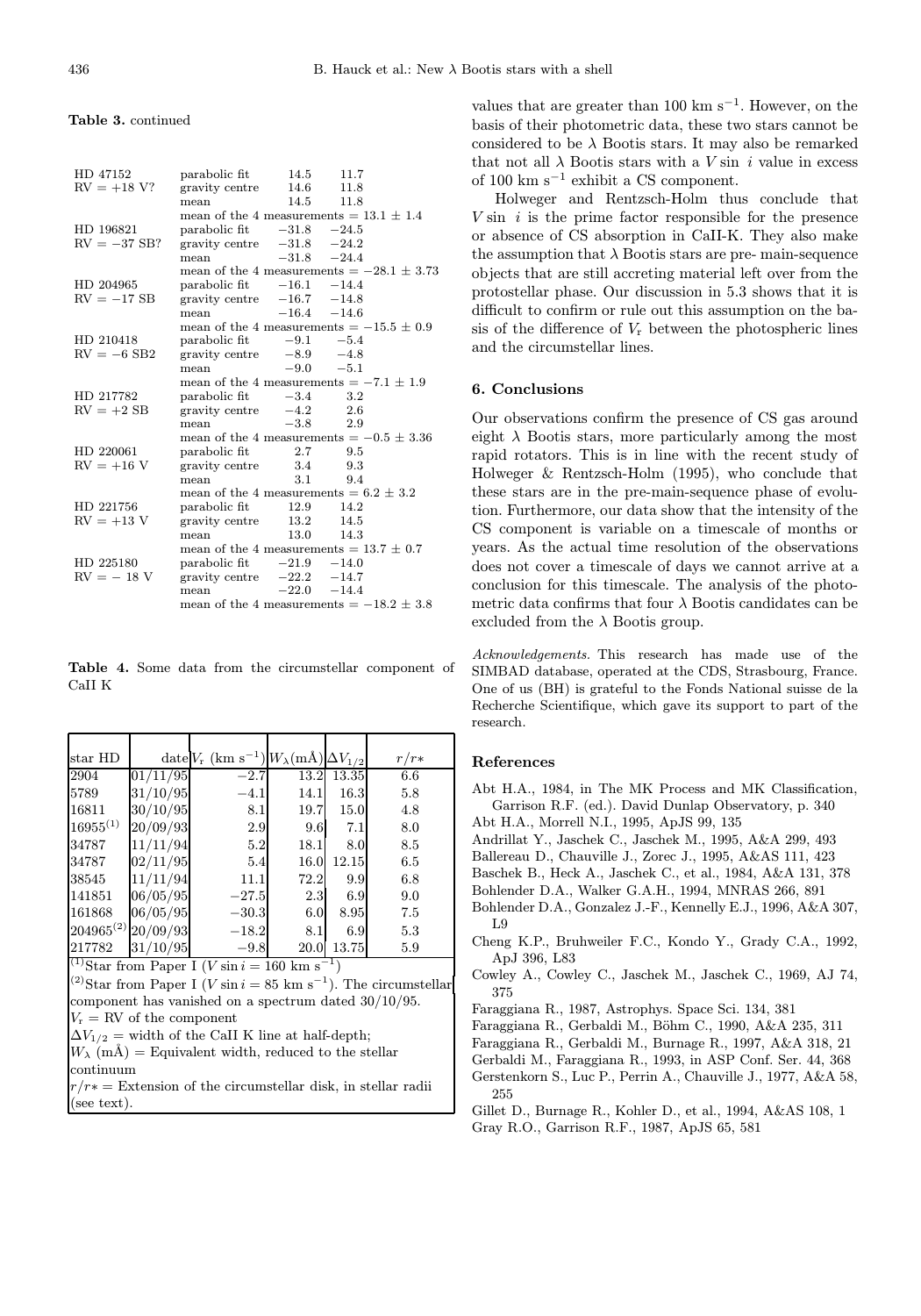Table 5. Some spectroscopic data from 8 programme stars which display the Na I D lines (km s<sup>-1</sup>)

|                                                          |         |                  | Na I 5890         |            |       | Na I 5896 |       |                  |            |       |        |
|----------------------------------------------------------|---------|------------------|-------------------|------------|-------|-----------|-------|------------------|------------|-------|--------|
|                                                          | $R_v$   | $\boldsymbol{d}$ | $\Delta V1_{1/2}$ | $RV_{1/2}$ | W     | $R_V$     | d     | $\Delta V_{1/2}$ | $RV_{1/2}$ | W     | $r/r*$ |
| HD 5789                                                  | $-3.9$  | 0.821            | 24.0              | $-4.5$     | 95.5  | $-3.7$    | 0.898 | 21.0             | $-4.6$     | 45.6  | 4.7    |
| HD 16811                                                 | 9.8     | 0.764            | 19.2              | 10.6       | 108.3 | 11.0      | 0.837 | 21.3             | 11.8       | 73.7  | 4.0    |
| HD 34787                                                 | 6.5     | 0.741            | 20.3              | 7.4        | 131.4 | 6.5       | 0.821 | 20.3             | 6.8        | 75.7  | 4.6    |
| HD 38545                                                 | 13.7    | 0.836            | 42.7              | 17.5       | 126.8 | 17.1      | 0.904 |                  |            | 74.8  | 2.6    |
| HD 108283                                                | 0.3     | 0.548            | 43.8              | $-0.8$     | 355.2 | 2.8       | 0.612 | 46.5             | 6.9        | 398.9 | 2.6    |
| HD 159082                                                | $-20.3$ | 0.628            | 12.0              | $-20.3$    | 92.4  | $-20.4$   | 0.700 | 12.0             | $-20.4$    | 81.5  | 1.8    |
| HD 217782                                                | $-7.4$  | 0.798            | 24.1              | $-8.4$     | 110.2 | $-7.8$    | 0.883 | 24.6             | $-7.0$     | 59.2  | 4.0    |
| HD 225180                                                | $-8.4$  | 0.359            | 26.3              | $-8.9$     | 433.9 | $-8.6$    | 0.406 | 25.2             | $-9.2$     | 378.4 | 1.0    |
| $R_V$ = radial velocity of the deepest point of the line |         |                  |                   |            |       |           |       |                  |            |       |        |

 $d =$  depth of the line, in unit of the continuum intensity  $(I = 1)$ 

 $\Delta V_{1/2}$  = width of the Na I D line at half-depth;

 $RV_{1/2}$  = radial velocity of the line at half-depth

 $W =$  equivalent width of the line (in mÅ)

 $r/r*$  = extension of the Na I circumstellar cloud, expressed in radii of the central star

The underlined stars are those which present a circumstellar absorption on the Ca II K photspheric

line (see Table 4).

- Gray R.O., 1988, AJ 95, 220
- Gray R.O., Garrison R.F., 1989a, ApJS 69, 301
- Gray R.O., Garrison R.F., 1989b, ApJS 70, 623
- Hauck B., 1978, A&A 63, 273
- Hauck B., 1985, in Calibration of Fundamental Stellar Quantities, Hayes D.S. et al. (eds.), 271-284
- Hauck B., Slettebak A., 1989, A&A 214, 153
- Hauck B., 1994, in The MK Process at Fifty Years, Corbally C. & Garrison R.F. (eds.), ASP Conf. Ser. 60, p. 157
- Hauck B., Ballereau D., Chauville J., 1995, A&AS 109, 505
- Hauck B., Künzli M., 1996, Baltic Astr. 5, 303
- Higurashi T., Hirata R., 1978, PASJ 30, 615
- Hoffleit D., Jaschek C., 1982, The Bright Star Catalogue, Yale Univ. Obs., New Haven
- Holweger H., Rentzsch-Holm I., 1995, A&A 303, 819
- Iliev I.K., Barzova I.S., 1995, A&A 302, 735
- Jaschek M., Andrillat Y., Jaschek C., 1991, A&A 250, 127
- King J.R., 1994, MNRAS 269, 209
- Künzli M., North P., Kurucz R.L., Nicolet B., 1997, A&AS

122, 51

- Kuschnig R., Paunzen E., Weiss W.W., 1994, IBVS 4069, 1
- Kuschnig R., Paunzen E., Weiss W.W., 1994, IBVS 4070, 1
- Levato H., Abt H.A., 1978, PASP 90, 429
- Osawa K., 1965, Ann. Tokyo Astron. Obs. 2nd Ser. IX, 123
- Parenago P.P., 1958, Soviet Astron. 2, 151
- Paunzen E., 1995, IBVS 4254, 1
- Paunzen E., Duffee B., 1995, IBVS 4255, 1
- Paunzen E., Heiter U., Weiss W.W., 1995, IBVS 4191, 1
- Paunzen E., Weiss W.W., Heiter U., North P., 1997, A&AS 123, 93
- Peniche R., Peña J.H., 1981, PASP 93, 735
- Renson P., 1992, Bull. CDS 40, 97
- Sadakane K., Nishida M., 1986, PASP 266, 479
- Sturenburg S., 1993, A&A 277, 139
- Venn K.A., Lambert D.L., 1990, ApJ 363, 234
- Weiss W.W., Paunzen E., Kuschnig R., Schneider H., 1994, A&A 281, 797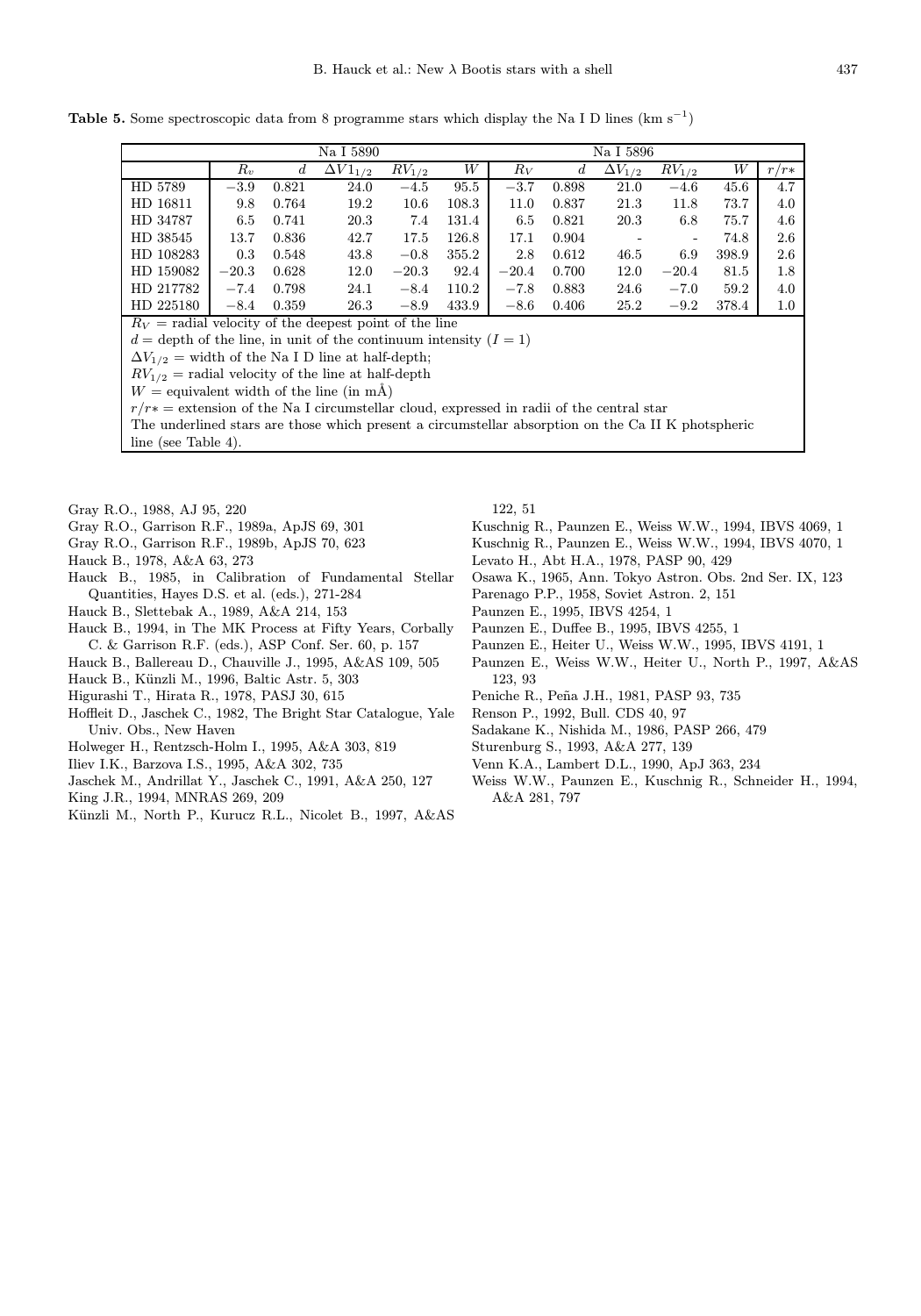

Fig. 1. a) CaII-K line profile for HD 2904



Fig. 1. b) As Fig. 1a for HD 5789



Fig. 1. c) As Fig. 1a for HD 16811



Fig. 1. d) As Fig. 1a for HD 34787 11/11/94



Fig. 1. e) As Fig. 1a for HD 34787 2/11/95



Fig. 1. f) As Fig. 1a for HD 38545